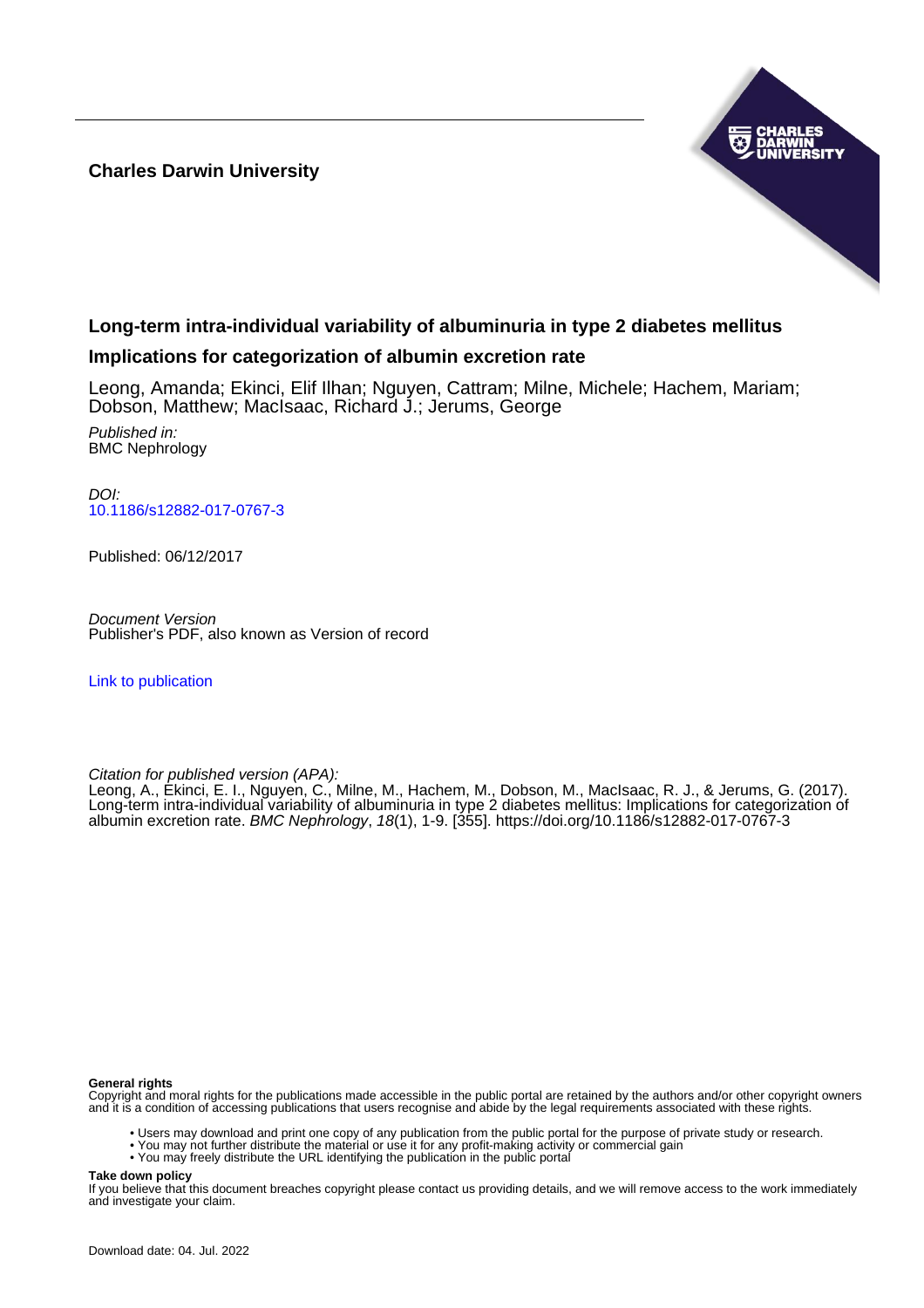# **RESEARCH ARTICLE Example 2014 12:30 The Community Community Community Community Community Community Community**



# Long-term intra-individual variability of albuminuria in type 2 diabetes mellitus: implications for categorization of albumin excretion rate

Amanda Leong<sup>1†</sup>, Elif Ilhan Ekinci<sup>1,2,3\*†</sup>, Cattram Nguyen<sup>4</sup>, Michele Milne<sup>1</sup>, Mariam Hachem<sup>2</sup>, Matthew Dobson<sup>1</sup> , Richard J. MacIsaac<sup>2,5</sup> and George Jerums<sup>1,2</sup>

# Abstract

**Background:** Diabetic kidney disease (DKD) is the leading cause of end-stage renal disease in the Western world. Early and accurate identification of DKD offers the best chance of slowing the progression of kidney disease. An important method for evaluating risk of progressive DKD is abnormal albumin excretion rate (AER). Due to the high variability in AER, most guidelines recommend the use of more than or equal to two out of three AER measurements within a 3- to 6-month period to categorise AER. There are recognised limitations of using AER as a marker of DKD because one quarter of patients with type 2 diabetes may develop kidney disease without an increase in albuminuria and spontaneous regression of albuminuria occurs frequently. Nevertheless, it is important to investigate the long-term intra-individual variability of AER in participants with type 2 diabetes.

Methods: Consecutive AER measurements (median 19 per subject) were performed in 497 participants with type 2 diabetes from 1999 to 2012 (mean follow-up 7.9 ± 3 years). Baseline clinical characteristics were collected to determine associations with AER variability. Participants were categorised as having normo-, micro- or macroalbuminuria according to their initial three AER measurements. Participants were then categorised into four patterns of AER trajectories: persistent, intermittent, progressing and regressing. Coefficients of variation were used to measure intra-individual AER variability.

Results: The median coefficient of variation of AER was 53.3%, 76.0% and 67.0% for subjects with normo-, micro- or macroalbuminuria at baseline. The coefficient of variation of AER was 37.7%, 66% and 94.8% for subjects with persistent, intermittent and progressing normoalbuminuria; 43%, 70.6%, 86.1% and 82.3% for subjects with persistent, intermittent, progressing and regressing microalbuminuria; and 55.2%, 67% and 82.4% for subjects with persistent, intermittent and regressing macroalbuminuria, respectively.

Conclusion: High long-term variability of AER suggests that two out of three AER measurements may not always be adequate for the optimal categorisation and prediction of AER.

Keywords: Diabetes, Diabetic nephropathy, Microalbuminuria, End-stage kidney disease, Albumin excretion rate, Diabetes mellitus type 2, Urinary excretion rate, Chronic kidney disease

Full list of author information is available at the end of the article



© The Author(s). 2017 **Open Access** This article is distributed under the terms of the Creative Commons Attribution 4.0 International License [\(http://creativecommons.org/licenses/by/4.0/](http://creativecommons.org/licenses/by/4.0/)), which permits unrestricted use, distribution, and reproduction in any medium, provided you give appropriate credit to the original author(s) and the source, provide a link to the Creative Commons license, and indicate if changes were made. The Creative Commons Public Domain Dedication waiver [\(http://creativecommons.org/publicdomain/zero/1.0/](http://creativecommons.org/publicdomain/zero/1.0/)) applies to the data made available in this article, unless otherwise stated.

<sup>\*</sup> Correspondence: [elif.ekinci@unimelb.edu.au](mailto:elif.ekinci@unimelb.edu.au) †

Equal contributors

<sup>&</sup>lt;sup>1</sup> Austin Health Endocrine Centre, Heidelberg Repatriation Hospital, PO BOX 5444, Melbourne, Victoria 3081, Australia

<sup>&</sup>lt;sup>2</sup> Department of Medicine, University of Melbourne, Melbourne, Victoria, Australia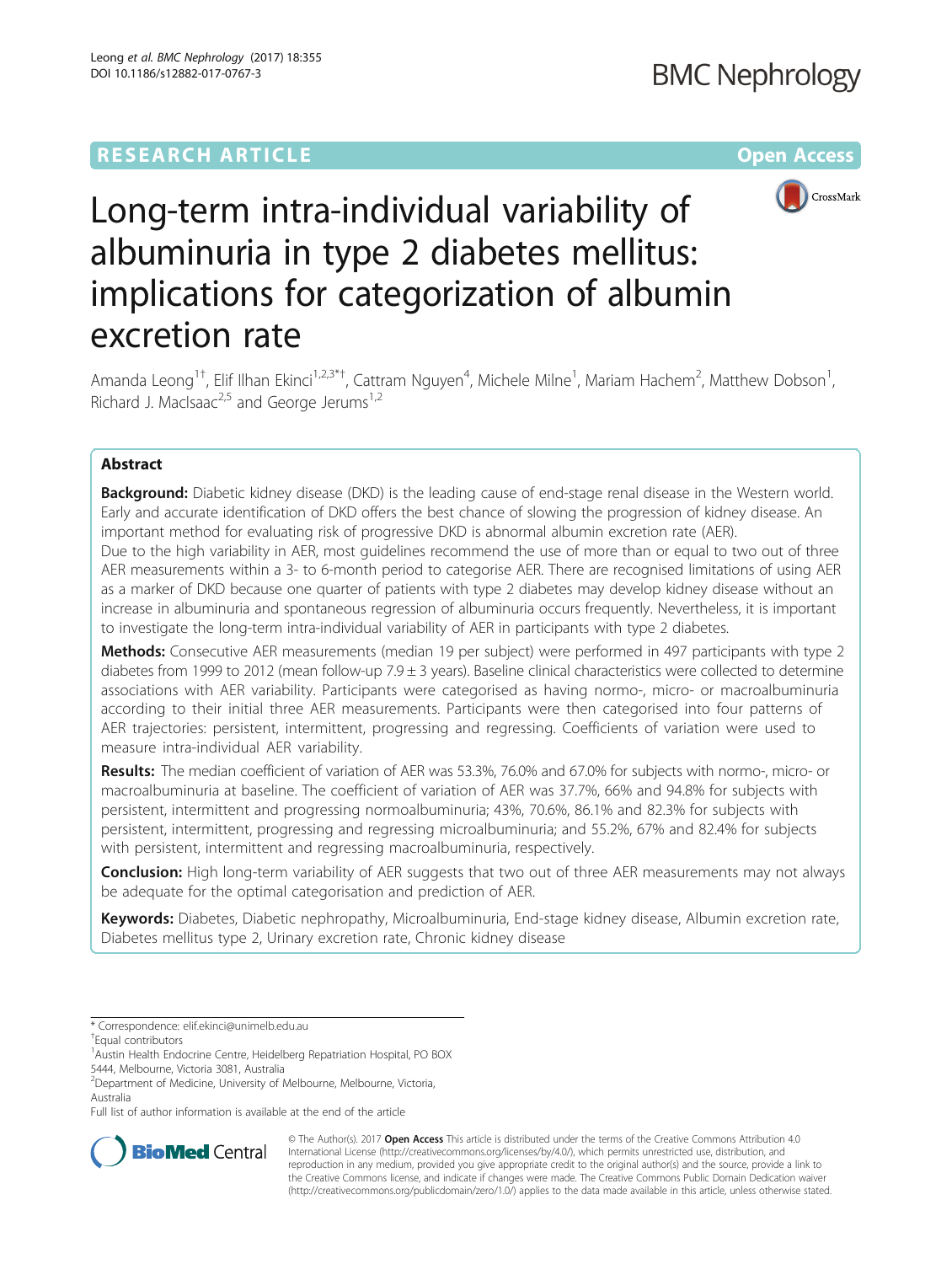# Background

Diabetic kidney disease (DKD) is the leading cause of end-stage renal disease (ESRD) in the Western world. Current interventions for DKD do not arrest, but only delay the progression to ESRD [\[1](#page-9-0)]. The early and accurate identification of DKD, followed by early interventions may therefore offer the best chance of slowing the progression of kidney disease. One important method for evaluating the risk of progressive DKD involves identifying abnormal albumin excretion rate (AER), however the limitations of relying solely on AER as a marker of DKD are being increasingly recognised [\[2](#page-9-0), [3](#page-9-0)].

The variability of 24 h urinary AER has been a topic for discussion due to its unpredictable nature. Rather than an abrupt transition from normal to abnormal values, albumin excretion often increases slowly over several years [[4](#page-9-0), [5](#page-9-0)]. The average increase in AER ranges from 10% to 30% per year until overt nephropathy develops, with some subjects showing slower rates of increase in AER after the development of microalbuminuria [[6\]](#page-9-0). Regression from microalbuminuria to normoalbuminuria may also occur due to tight glycaemic control or the use of Renin-Angiotensin system inhibitors (RASi) [[7\]](#page-9-0). Furthermore, the phenomenon of spontaneous regression from microalbuminuria to normoalbuminuria is now well recognised [\[5, 8](#page-9-0)–[10\]](#page-9-0). Despite the above, the strong relationship of progression of albuminuria in type 2 diabetes mellitus (T2DM) to declining glomerular filtration rate (GFR), ESRD and cardiovascular (CV) disease emphasises the importance of accurately classifying AER patterns [[11](#page-9-0)–[13](#page-9-0)].

Several studies have demonstrated a wide range of intra-individual variability of albuminuria in diabetes, with the majority having a coefficient of variation in the range of 28% to 47% [[5, 14](#page-9-0)]. Factors which affect the wide variation in AER include the type of urine sample analysed (e.g. 24 h, timed overnight, first morning, random), the concentration of urinary albumin, the time period over which the samples were collected (days, weeks, months), the clinical characteristics of participants, as well as the pre-analytical handling and storage of the urine samples [\[9](#page-9-0), [14, 15](#page-9-0)]. The inherent variability of AER in people with diabetes also needs to be considered. Most previous studies investigating AER variability have been small and with a short follow up period in subjects with type 1 diabetes mellitus (T1DM) [[16](#page-9-0)–[18](#page-9-0)]. Only a few, small studies of the variability of albuminuria in T2DM have been previously reported [[19, 20](#page-9-0)]. Furthermore, there is a deficiency of studies which have documented the variability of albumin excretion over a prolonged period, with the follow-up period in most studies being less than 1 year.

Due to the high variability in AER, most guidelines [[14, 21\]](#page-9-0) recommend the use of more than or equal to

two out of three AER measurements within a 3- to 6-month period to categorise AER. Even with this recommendation, misclassification of AER categories can occur due to a potentially greater long-term variability of AER than that reported in shorter-term studies. The aim of this study was therefore to investigate the longterm intra-individual variability of albuminuria over several years. Furthermore, we sought to identify the relationship of the variability of AER with various clinical and biochemical parameters.

# Methods

# Study design

Consecutive AER measurements in 617 participants with T2DM were recorded from 1999 to 2012. These patients attended the diabetes clinics at Austin Health, Melbourne and provided 24 h urine samples prior to each clinic visit, at intervals of 3–12 months. Patients were asked to discard their first urine void of the day and collect urine for the next 24 h. AER was measured in each urine sample provided by the Department of Biochemistry at Austin Health. Over this time period, the Beckman method was used to measure urinary albumin. The laboratory coefficient of variation of this method is approximately 5%. We utilised a modified protocol based from Kania et al. [\[22](#page-9-0)] using a 10 ml aliquot of a 24 h urine collection, pH-adjusted with NaOH to a final concentration of 25 mM and stored at −20 degrees to prevent degradation of albumin.

Baseline clinical and biochemical characteristics were collected in 2000 (Table [1\)](#page-3-0). These included sex, age, body mass index (BMI), disease duration, glycated haemoglobin (HbA1c), estimated glomerular filtration rate (eGFR), the use of RASi agents, smoking status, total cholesterol levels, high-density lipoprotein (HDL) cholesterol levels, and systolic blood pressure (SBP).

A minimum of five AER measurements per subject was an inclusion criterion. Participants were first classified into baseline albuminuria categories: normo-  $( $20 \text{ mcg/min}$ ), micro-  $(20-200 \text{ mcg/min})$  and macro$ albuminuria (>200 mcg/min) groups when at least two out of three of their first three samples fell within the respective ranges [[3\]](#page-9-0). The first three samples were collected over an average period of 0.8 years. Participants were further independently subcategorized by two of the authors (AL and CN) into four AER pattern groups (Fig. [1\)](#page-3-0):

Persistent (normo-, micro-, macro-): Participants with all AER values within the range of their respective baseline albuminuria categories.

Intermittent (micro-, macro-): Participants with one or more AER values above/below that of their respective baseline AER groups, and a return to their baseline albuminuria category at study completion (when at least two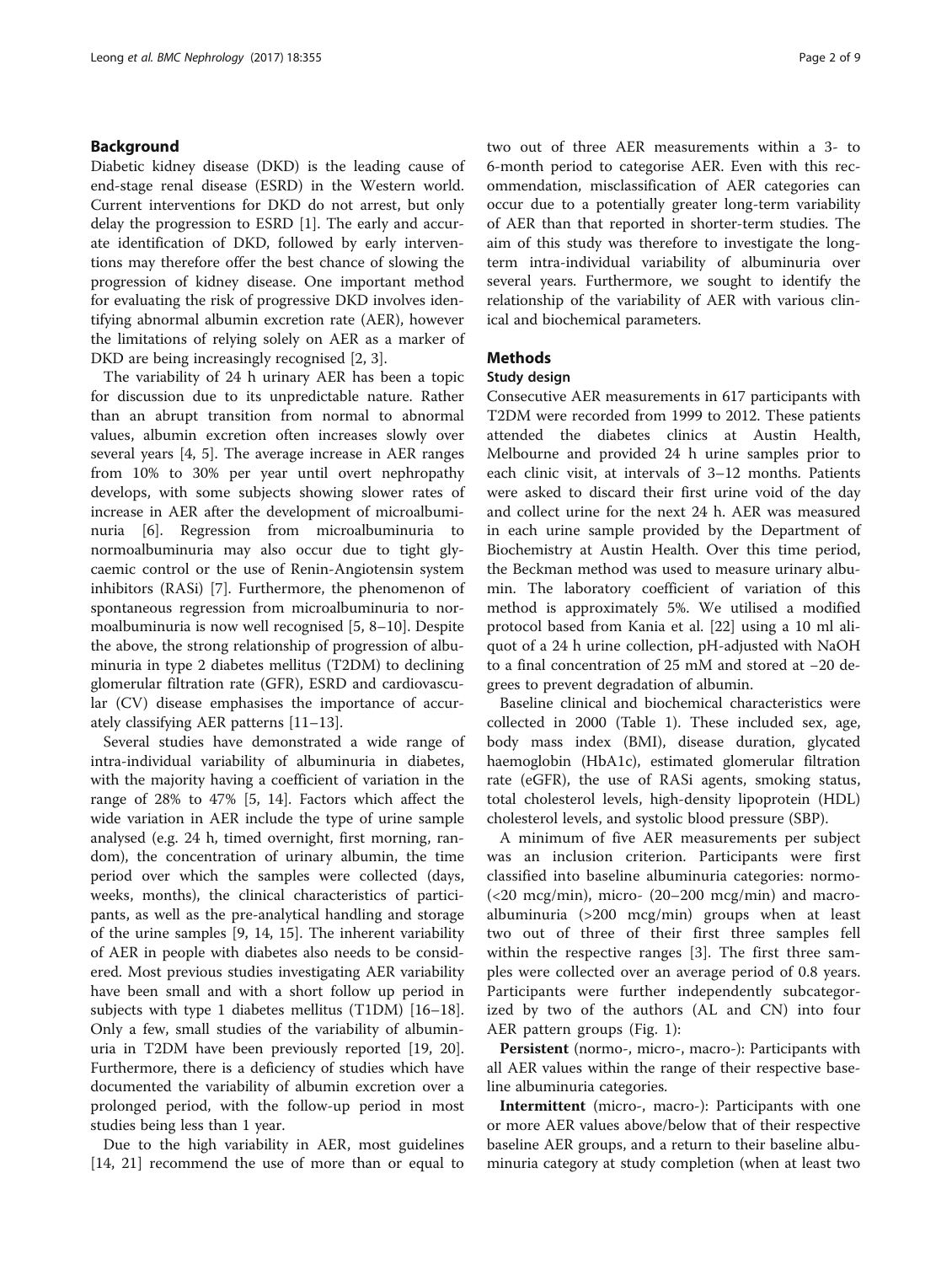<span id="page-3-0"></span>

|                                                | Normo ( $n = 289$ )  | Micro ( $n = 157$ )  | Macro $(n = 51)$      |  |
|------------------------------------------------|----------------------|----------------------|-----------------------|--|
| Gender (% male)                                | 50.5                 | 65.0                 | 66.7                  |  |
| No. of AER measurements <sup>a</sup>           | 19(8)                | 21(8)                | 16(8)                 |  |
| Duration of Follow-up (years) <sup>a</sup>     | 8.5(3.0)             | 8.7(3.1)             | 6.5(2.8)              |  |
| ACEI/ARB use (%)                               | 51.9                 | 77.6                 | 80.4                  |  |
| Smoking (%)                                    | 48.9                 | 55.6                 | 54.9                  |  |
| Age (years) <sup>b</sup>                       | 66 (55, 73)          | 65 (58, 71)          | 64 (56, 69)           |  |
| Diabetes duration (years) <sup>b</sup>         | 9.80 (5.36, 17.26)   | 11.40 (6.22, 17.29)  | 13.00(8.077, 21.41)   |  |
| $SBP$ (mmHg) <sup>a</sup>                      | 139.4 (15.87)        | 142.39 (15.12)       | 143.58 (15.93)        |  |
| BMI $(kq/m2)a$                                 | 29.10 (26.15, 33.33) | 30.28 (27.11, 34.68) | 32.11 (28.43, 34.21)  |  |
| HbA1c $(%)^a$                                  | 7.7(1.4)             | 8.0(1.4)             | 7.7(1.8)              |  |
| eGFR (ml/min/1.73m <sup>2</sup> ) <sup>a</sup> | 74.6 (19.25)         | 70.69 (19.25)        | 55.01 (22.25)         |  |
| Total cholesterol (mmol/L) <sup>a</sup>        | 5.02(0.99)           | 4.95(0.92)           | 4.94(1.13)            |  |
| HDL-Cholesterol (mmol/L) <sup>a</sup>          | 1.17(0.96, 1.4)      | 1.09 (0.88, 1.29)    | $1.01$ $(0.88, 1.19)$ |  |

 $^{\circ}$ mean  $\pm$  SD

<sup>b</sup>median (IQR)

ACEi/ARB angiotensin converting enzyme inhibitor/ angiotensin receptor blocker

SBP systolic blood pressure

HbA1c glycated haemoglobin

eGFR estimated glomerular filtration rate



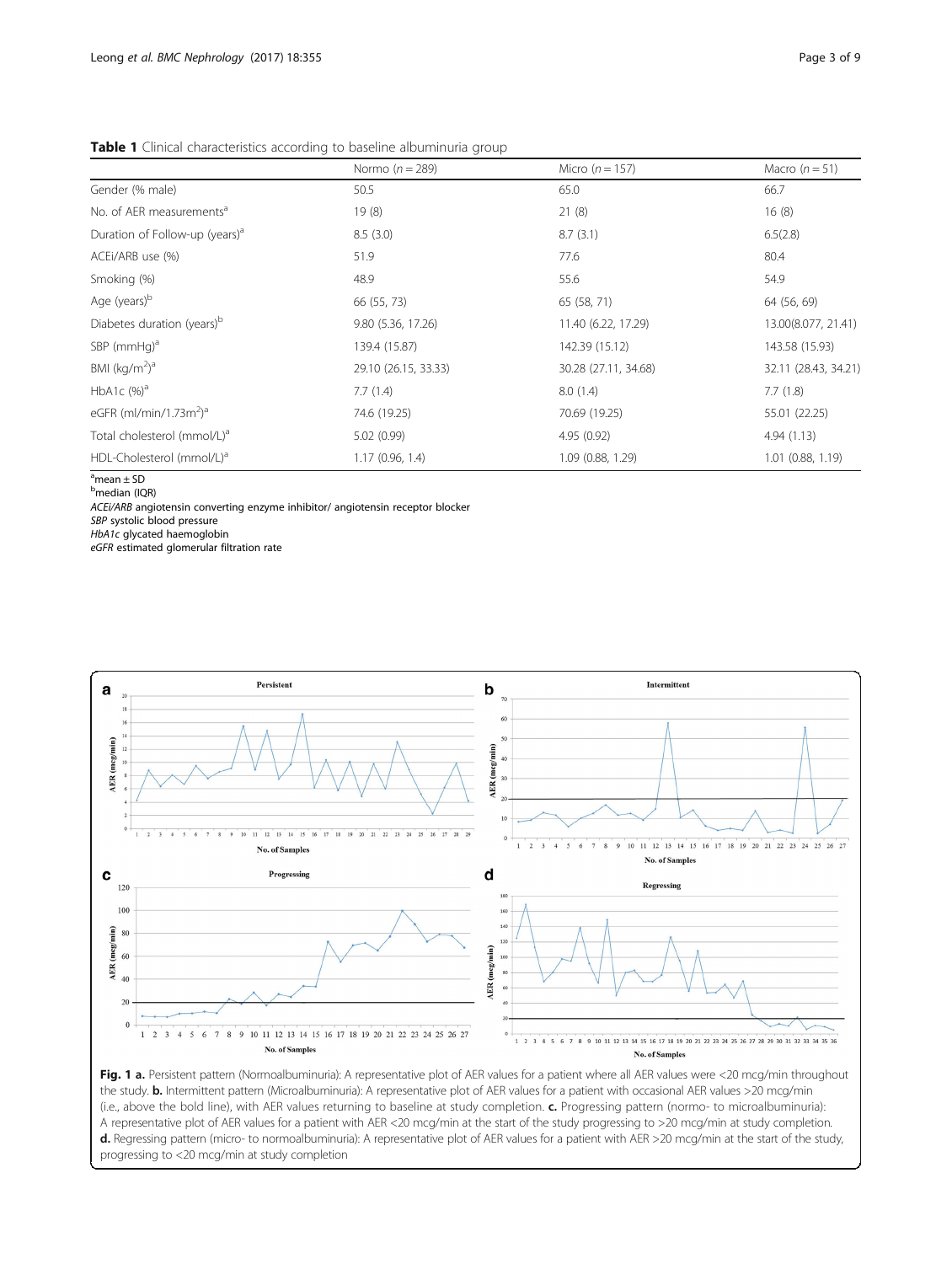of the last three values were within the baseline category).

Regressing: Participants with a decrease in serial AER values, with two or more values in the range below their baseline categories at study completion.

Progressing: Participants with an increase in serial AER values, with two or more values above their baseline albuminuria categories at study completion.

These AER patterns were similar to those described in the study by Steinke et al. [[23\]](#page-9-0), which identified four patterns of AER trajectories (persistent, temporary persistent, intermittent and progression) in normo- and microalbuminuric patients with T1DM.

It should be noted that urinary albumin-creatinine ratio (ACR) was not measured in this study.

# Statistical analysis

The coefficient of variation is defined as the ratio of the standard deviation (SD) to the mean and was used as a measure of intra-individual AER variability. Median coefficients of variation of AER were used for each participant because the data were not normally distributed. The first three AER measurements were used to classify individuals into normo-, micro- and macroalbuminuria groups. Multivariate regression was used to examine the effects of baseline demographic variables on the intraindividual coefficient of variation of AER: baseline albuminuria group, HbA1c, age, gender, duration of diabetes, total cholesterol, HDL, systolic BP, BMI, RASi use at baseline and smoking. Multivariate regression was also performed to compare coefficients of variation among baseline albuminuria groups and AER pattern groups, with adjustment for clinical and biochemical characteristics. Wilcoxon rank-sum tests were performed to test the equality of coefficients of variation between those who have and those who have not had RASi treatment at baseline. All analyses were carried out using StataCorp. 2011. Stata Statistical Software: Release 12. College Station, TX: StataCorp LP.

# Results

# Patient characteristics

There were 617 potential participants with baseline and consecutive AER measurements. However 120 had insufficient follow-up AER data (i.e., less than five AER measurements) to permit categorization of temporal AER patterns. A total of 497 participants with sufficient AER data was therefore available for inclusion in the study. Participants were categorized into normo-, micro- or macroalbuminuria groups at baseline, and subsequently into one of the four longitudinal AER pattern groups.

Of the 497 participants in the study, 289 (58%) had normoalbuminuria, 157 (32%) had microalbuminuria and 51 (10%) had macroalbuminuria at baseline. The median

number of urine samples for each of the 497 subjects was 19 (range 5–43) collected over 2–13 years. The number of samples was  $19 \pm 8$ ,  $21 \pm 8$  and  $16 \pm 8$  (mean  $\pm$  SD) for participants with baseline normo, micro or macroalbuminuria, respectively and the mean follow-up period for all participants was  $7.9 \pm 3$  years. For those with baseline normo- micro- and macroalbuminuria, the follow up periods were  $8.5 \pm 3.0$ ,  $8.7 \pm 3.1$  and  $6.5 \pm 2.8$  years, re-

spectively. Baseline clinical characteristics according to albuminuria categories are shown in Table [1.](#page-3-0) As expected, a greater proportion of those who had micro- or macroalbuminuria at baseline were treated with RASi agents (normo 52%; micro 78%; macro 80%).

# Relationship between baseline AER variability and participant characteristics

Using multivariate regression, there was no evidence of a significant relationship between median coefficient of variation of baseline AER measurements for all participants and each of the following variables: HbA1c, age, gender, duration of diabetes, total cholesterol, HDL-cholesterol, SBP, BMI, and smoking.

The intra-individual variability of AER was compared between participants on  $(n = 312)$  and not on  $(n = 185)$ RASi agents at baseline, regardless of albuminuria group. The median coefficient of variation for AER was significantly higher in participants on RASi therapy at baseline compared to those not on RASi agents (66% vs. 55%,  $p = 0.003$ ). After adjustment for baseline albuminuria categories, the coefficient of variation was 1.13 times greater in treated participants versus those not treated with RASi agents ( $p = 0.013$ ).

At study completion, 98 out of 157 (62.4%) participants with microalbuminuria used RASi agents during the study. Eighty nine (90.8%) of the 98 participants were found to be on RASi treatment by the end of the study. For the remaining 9 participants, 6 were never treated with a RASi agent and 3 had ceased RASi treatment by the end of the study.

# Comparison of AER variability among normo-, micro- and macroalbuminuria groups

Coefficients of variation of each baseline albuminuria category are demonstrated in Table [2.](#page-5-0) After adjusting for baseline characteristics, the median coefficient of variation was 53% for participants with normoalbuminuria, 76% for those with microalbuminuria and 67% for those with macroalbuminuria. This coefficient of variation was significantly different among the three baseline albuminuria categories ( $p = 0.027$ ). The median coefficient of variation was significantly lower in the normoalbuminuria group (67.7%) compared to the microalbuminuria group (81.6%) after adjustment for RASi use ( $p = 0.007$ ). There was no evidence of a difference in coefficient of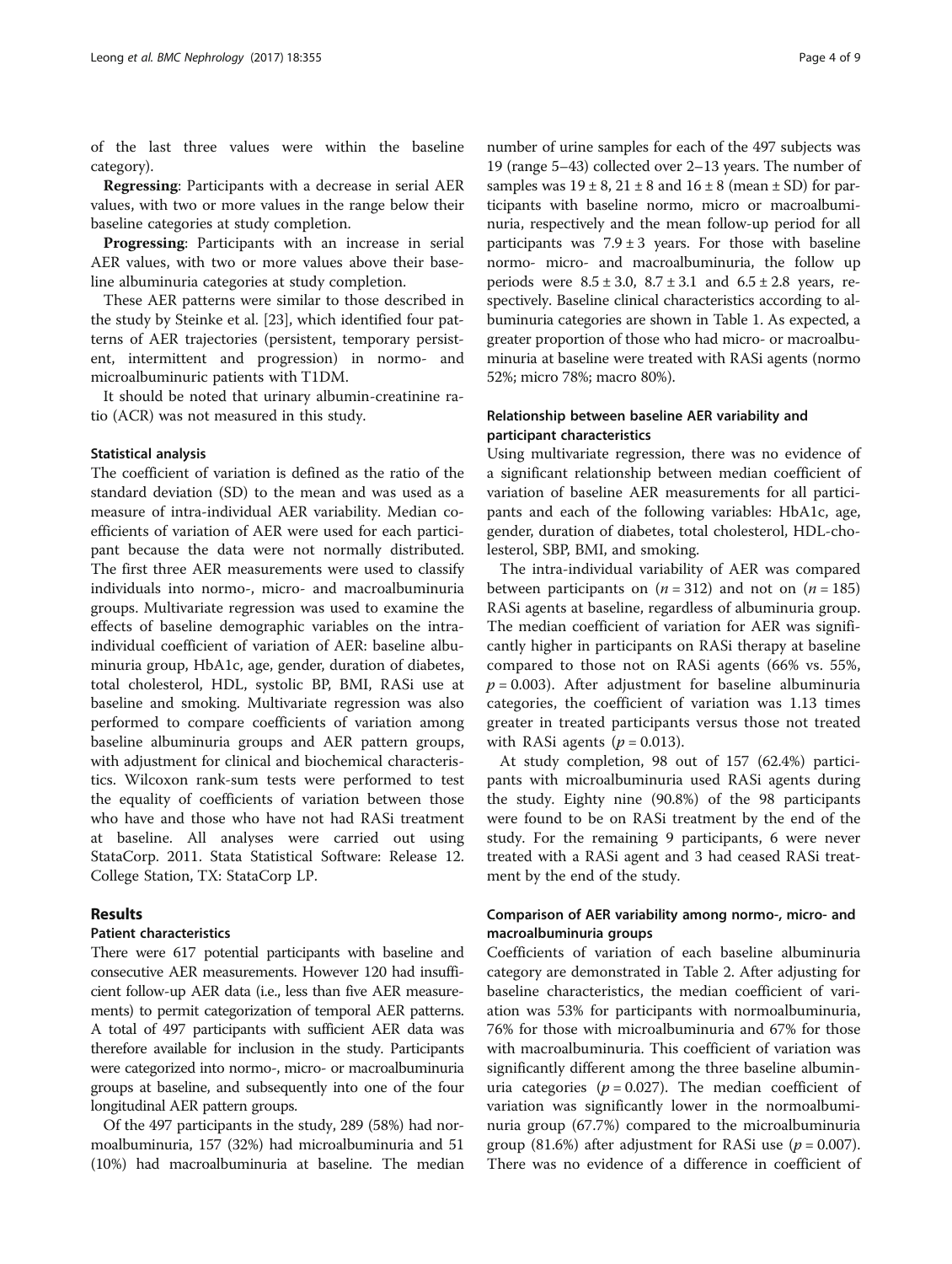| Albuminuria group | Pattern      | N   | No. of samples<br>mean (SD) | Median coefficient<br>of variation | Mean coefficient<br>of variation | SD    | $p$ -value* | $p$ -valuet |
|-------------------|--------------|-----|-----------------------------|------------------------------------|----------------------------------|-------|-------------|-------------|
| Normoalbuminuria  | Total        | 289 | 19(7)                       | 53.3                               | 67.7                             | 0.450 |             |             |
|                   | Persistent   | 116 | 18(7)                       | 37.7                               | 38.2                             | 0.121 |             |             |
|                   | Intermittent | 111 | 20(8)                       | 66.0                               | 78.8                             | 0.474 | < 0.001     |             |
|                   | Progressing  | 62  | 20(8)                       | 94.8                               | 100.3                            | 0.459 | < 0.001     |             |
| Microalbuminuria  | Total        | 157 | 19(6)                       | 76.0                               | 81.6                             | 0.38  | 0.007       |             |
|                   | Persistent   | 5.  | 15(2)                       | 43.0                               | 41.3                             | 0.103 |             |             |
|                   | Intermittent | 84  | 21(8)                       | 70.6                               | 74.8                             | 0.279 | 0.064       |             |
|                   | Progressing  | 28  | 22(7)                       | 86.1                               | 98.8                             | 0.531 | 0.002       | 0.003       |
|                   | Regressing   | 40  | 22(8)                       | 82.3                               | 89.1                             | 0.399 | 0.008       | 0.033       |
| Macroalbuminuria  | Total        | 51  | 15(8)                       | 67.0                               | 75.4                             | 0.439 | $0.41 \pm$  |             |
|                   | Persistent   | 18  | 13(4)                       | 55.2                               | 61.8                             | 0.264 |             |             |
|                   | Intermittent | 15  | 17(10)                      | 67.0                               | 69.2                             | 0.218 | 0.071       |             |
|                   | Remission    | 18  | 17(9)                       | 82.4                               | 94.1                             | 0.631 | 0.071       |             |

<span id="page-5-0"></span>Table 2 Albuminuria groups at baseline: median, mean and SD of the coefficient of variation of AER across the persistent, intermittent, progressing and regressing groups

‡P-values result from multivariate regression between each albuminuria group and the normoalbuminuria group

\*P-values result from multivariate regression between each pattern and the persistent pattern of each respective albuminuria group

†P-values result from multivariate regression between each pattern and the intermittent pattern of each respective albuminuria group

variation between the macroalbuminuria group (75.4%) and the normoal buminuria group ( $p = 0.41$ ).

# Comparison of AER variability for temporal AER patterns according to baseline AER

# Normoalbuminuria at baseline

Coefficients of variation of the persistent, intermittent and progressing patterns of AER are demonstrated in Table 2. There was a difference in coefficients of variation across the three patterns after adjustment for baseline characteristics ( $p < 0.001$ ). The median coefficient of variation was significantly lower in the persistent pattern (38%) than the intermittent pattern (79%;  $p < 0.001$ ), and also lower when compared to the progressing pattern group (95%;  $p < 0.001$ ) by definition as AER was changing.

# Microalbuminuria at baseline

Coefficient of variations of the persistent, intermittent, progressing and regressing patterns of AER for participants with baseline microalbuminuria are shown in Table 2. There was an overall difference in coefficients of variation across the four AER patterns after adjusting for baseline characteristics ( $p = 0.001$ ). The median coefficient of variation was similar in the persistent pattern (43%) compared to the intermittent pattern (71%;  $p = 0.064$ ), but lower than the progressing pattern (86%;  $p = 0.002$ ) and the regressing pattern (82%;  $p = 0.008$ ) groups. There was also evidence of a difference in coefficients of variation between the intermittent and progressing pattern groups  $(p = 0.003)$ , as well as a difference between the intermittent and regressing pattern groups ( $p = 0.033$ ). In the present study, 28% of participants showed remission from micro- to normoalbuminuria independently of RASi use.

# Macroalbuminuria at baseline

Coefficients of variation of the persistent, intermittent and regressing patterns are shown in Table 2. There was no evidence of a significant difference in coefficients of variation among the three AER patterns ( $p = 0.071$ ).

# Comparison of variability of AER according to temporal patterns of AER with or without RASi treatment

There was no evidence of a difference in the coefficient of variations of AER amongst the patients treated with or without RASi with any of the temporal AER patterns.

# Theoretical effect of increasing AER measurements

The theoretical effect of increasing the number of AER measurements per participant on 95% confidence limits for intra-individual coefficient of variations of AER arbitrarily set at 50% (normoalbuminuria) and 75% (microalbuminuria) respectively is shown in Fig. [2](#page-6-0). If a patient with normoalbuminuria at baseline provides three urine samples with a median AER of 20 mcg/min and a coefficient of variation of 50%, the 95% confidence interval would be approximately 50–150%. With seven or more samples, the confidence interval plateaus at approximately 60–130%. Similarly, if a participant with microalbuminuria at baseline provides three urine samples with a median of 100 mcg/min and a coefficient of variation of 75%, the 95% confidence interval would be approximately 20–180%. With ten or more samples, the confidence interval plateaus at approximately 50–150%. It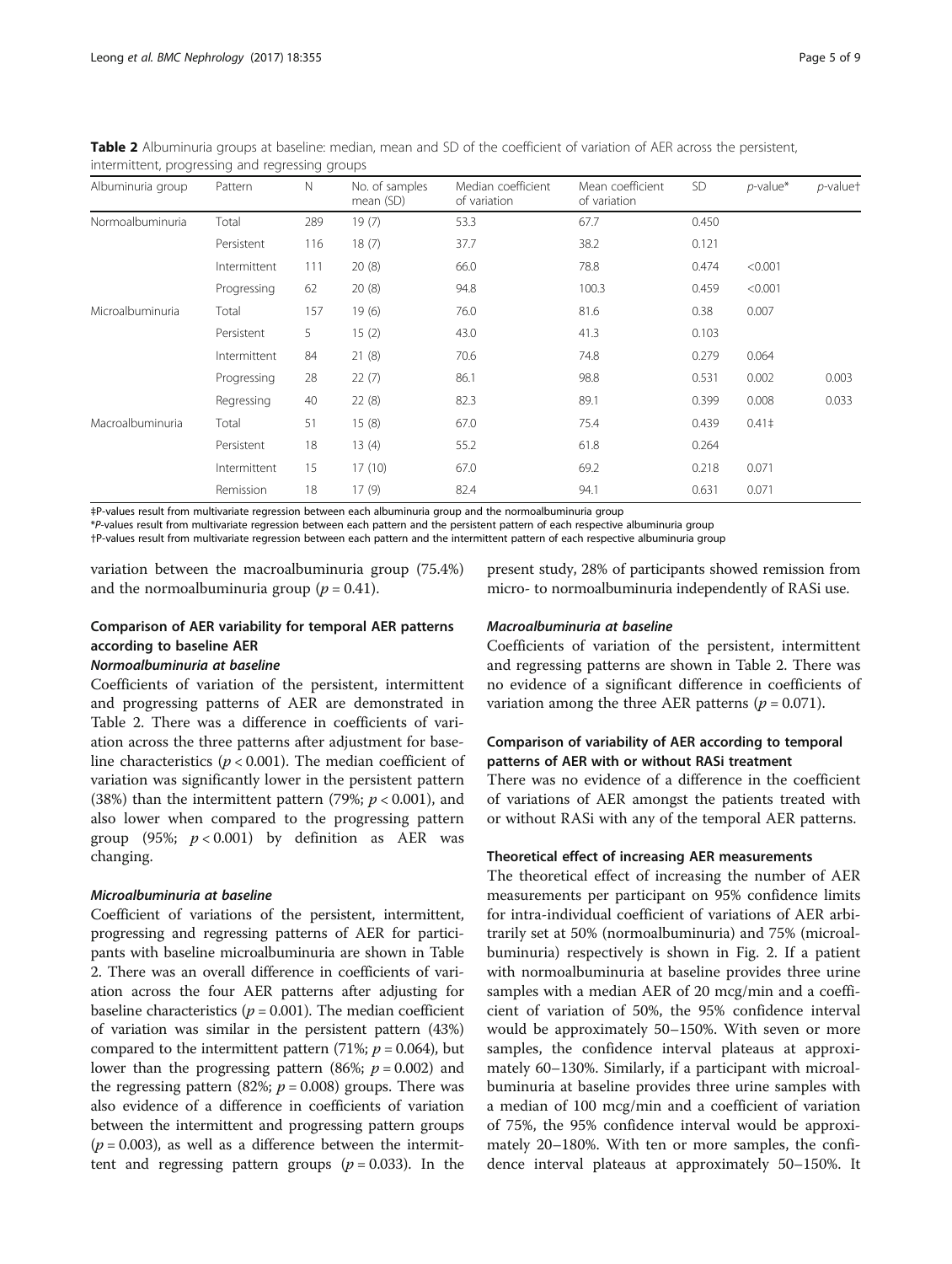<span id="page-6-0"></span>

appears that a larger number of AER measurements are needed for participants with microalbuminuria than normoalbuminuria in order to achieve similar confidence intervals.

# Discussion

The major finding of this study is that the long-term intra-individual coefficient of variation of AER is high, implying that more than three AER measurements may be necessary to accurately categorise albuminuria. In this study, we categorized albuminuria into normo-, microor macroalbuminuria groups according to participants' initial three AER measurements and then subsequently into groups according to four patterns of AER trajectories: persistent, intermittent, progressing and regressing. The coefficient of variation of AER was 37.7%, 66% and 94.8% for subjects with normoalbuminuria who had persistent, intermittent and progressing AER pattern. It is recognised that by definition, patients with persistent AER measurements within the normo-, micro- and macro-albuminuria groups will have a lower co-efficient of variation than patients with intermittent, progressing or regressing patterns of AER. The coefficient of variation of AER for micro- and macroalbuminuria patients, regardless of the subsequent AER pattern fell within the above boundaries. In addition, out of all the baseline clinical and biochemical characteristics analysed, only

the use of RASi agents significantly influenced the variability of AER. However, this effect was only evident for baseline AER variability and the data were insufficient to estimate the influence of RASi on the long term temporal patterns of AER used in this study. Kropelin et al. [[24\]](#page-9-0) evaluated data from three randomized intervention trials (BENEDICT, DIRECT, ALTITUDE and the Irbestartan in Patients with Type 2 Diabetes and Microalbuminuria (IRMA-2)) study and demonstrated that increasing the number of urine collections per study visit and the number of visits does not change the average drug effect estimate. It was therefore suggested that using a single urine collection per study visit was sufficient to define transition of albuminuria as an end-point in clinical trials [[24](#page-9-0)].

The median intra-individual coefficients of variation of AER reported here are higher than the intra-individual variability seen in previous studies in T2DM (31–43%) [[4, 20](#page-9-0), [25](#page-9-0)]. These previous studies were typically conducted under stricter conditions (i.e., as part of a clinical investigation and not an outpatient setting). Although, one study conducted under routine clinic conditions, involving 1391 participants with T1DM and T2DM, in which an average of 2 to 3 samples per participant per visit (range 2 to 18) were collected over 2 years, reporting a coefficient of variation of 58%–82% [\[26](#page-9-0)]. The differences in coefficients of variation between our study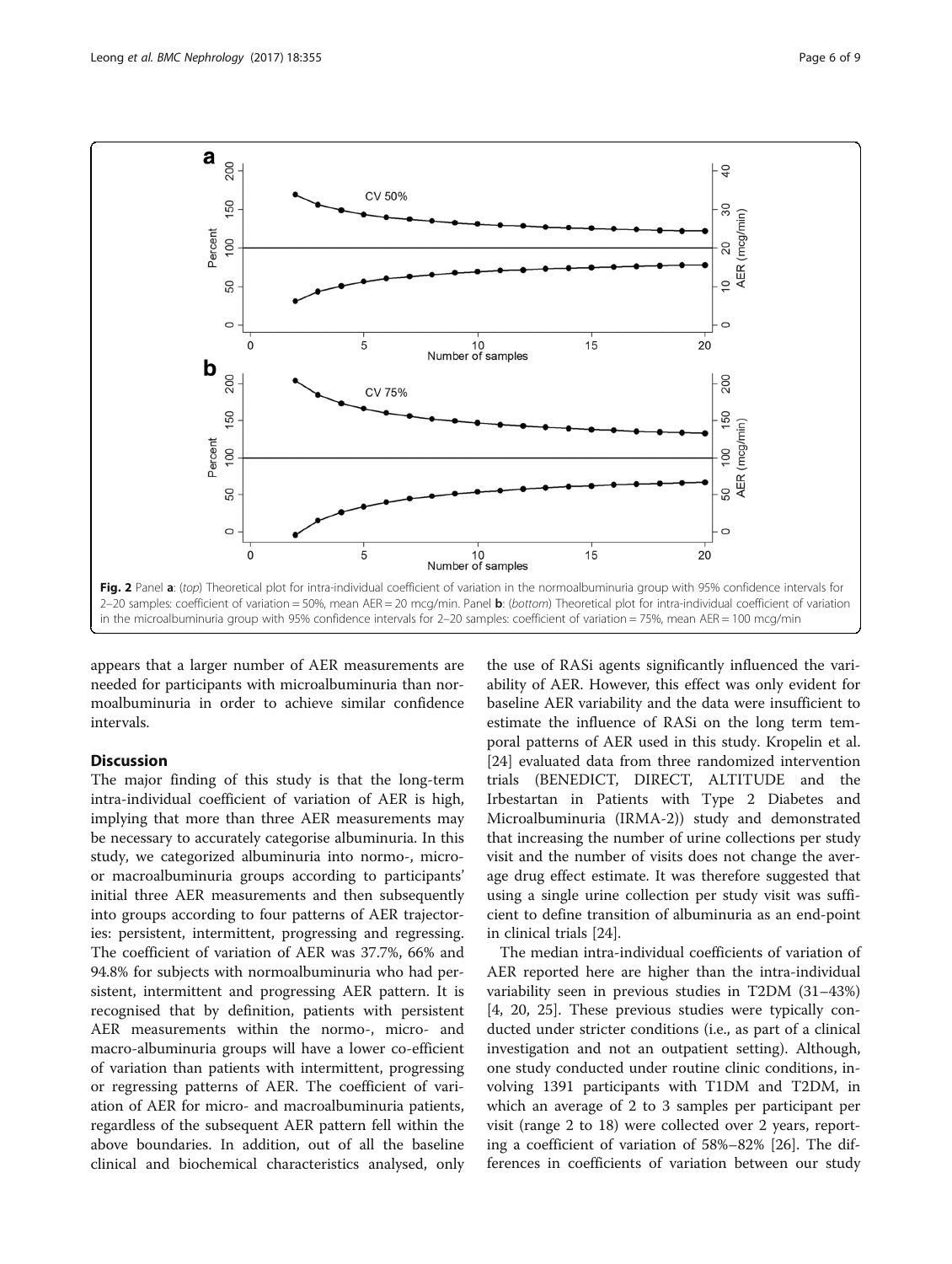and previous reports are likely to be multi-factorial. Many of the studies mentioned were conducted over shorter time intervals, on smaller numbers of patients, with smaller numbers of urine samples collected per participant and in specific study settings. By contrast, the current study investigated the intra-individual variability of AERs for patients with T2DM undergoing routine clinical assessment and a mean follow up of 7.9 years [\[4](#page-9-0), [25](#page-9-0)].

There have only been a few previous reports of AER variability for patients with T2DM according to baseline AER categories of normo-, micro- and macroalbuminuria. In one study of 87 participants where only 3 overnight samples were collected per participant, the overall variability of AER was 25.7%, compared with 36.1%, 24.8% and 22.3%, for normo-, micro- and macroalbuminuric participants, respectively [[27](#page-9-0)]. In contrast, the present study showed that the median coefficient of variation was significantly lower in those with normoalbuminuria (53.3%) compared to those with microalbuminuria (76%) after adjustment for the use of multiple characteristics including RASi agents ( $p = 0.007$ ) at baseline. This study also showed a median coefficient of variation of 67% for those with macroalbuminuria. The higher intra-individual coefficient of variation in the albuminuria groups in the current study could be attributed to the longer duration of this study and the larger number of samples collected. Other factors that could have contributed include the progression of disease, effect of treatment on the disease or a fall in the number of participants as the years progressed.

The Renal Insufficiency and Cardiovascular Events (RIACE) study has also reported on the variability of albuminuria in T2DM [[20\]](#page-9-0). The investigators determined AER from a subset of participants - 833 subjects had AER and 3229 participants had ACR measured at different laboratories. These investigators determined that the concordance rate between a single urinary albumin excretion (UAE) and geometric mean of multiple measurements depended upon the degree of albuminuria- 94.6% for normoalbuminuria, 83.5% for microalbuminuria, and 91.1% for macroalbuminuria. It is difficult to directly compare our results with the RIACE study, as the RIACE study used both ACR and AER, whereas the current study used AER. In the RIACE study, only 20.5% of participants had an AER measurement and 79.5% had an ACR measurement. Another limitation of the RIACE study is that participant characteristics were not equally distributed among albuminuria classes. In the RIACE study, the distribution of participants according to AER categories was 71.9% with normoalbuminuria, 23.2% with microalbuminuria and 4.9% with macroalbuminuria. In our study, we had 58% with normoalbuminuria, 32% with microalbuminuria and 10% with

macroalbuminuria. Furthermore, compared to the RIACE study, we used AER measurements in all our participants. It is possible that using ACR can alter the number of samples required to categorise albuminuria, however in the current study our main purpose was to demonstrate AER variability.

An important aim of the present study was to observe temporal AER patterns and to determine baseline predictors of those patterns. Interestingly, in the current study, we found that only 5 out of 157 participants with microalbuminuria at baseline were persistently microalbuminuric throughout the average of  $7.9 \pm 3.1$  years follow up period. The current study highlights the highly variable nature of microalbuminuria in patients with T2D. Historically, it has been assumed that the development of microalbuminuria signalled the inevitable progression to macroalbuminuria [[14\]](#page-9-0). However, there is an increasingly recognised view that the development of microalbuminuria can no longer be viewed as a committed and irreversible stage of DKD, with spontaneous remission being frequently reported [[2, 11\]](#page-9-0). Approximately 60% of patients with T1DM have displayed spontaneous remission of microalbuminuria independent of the use of RASi agents over 5–10 years of follow up [[14\]](#page-9-0). However, spontaneous remission of microalbuminuria to normoalbuminuria in a cohort study of T1D patients followed up for over 30 years was not associated with a reduction in CV or renal risk compared to sustained microalbuminuria despite adjustment for RASi inhibitors [[13\]](#page-9-0). However, the lack of association between CV and renal risk in the remission of microalbuminuria to normoalbuminuria may have been missed [[28\]](#page-9-0). Changes in albuminuria may have been too small to detect any clinical significance despite long-term follow-up. In the present study of participants with T2DM, 28% showed remission from micro- to normoalbuminuria independent of RASi agent use. Other studies of T1DM and T2DM have reported rates of spontaneous remission from microalbuminuria to normoalbuminuria that have ranged from 39%–64% [[9, 16](#page-9-0), [17](#page-9-0), [23](#page-9-0)].

We found that the baseline characteristics of sex, age, BMI, disease duration, HbA1c, smoking status, total cholesterol levels, HDL-cholesterol, SBP, and even use of RASi agents had no significant effect on the variability of AER. One limitation of this study was the inability to compare changes over time in medications, HbA1c, eGFR, systolic blood pressure and cholesterol/HDL levels with the changes over time in AER. The definitive answer as to whether a relationship does or does not exist between clinical and biochemical parameters and variability in AER therefore requires a study to determine if there is a relationship between temporal changes in both clinical and biochemical parameters over time and variability in AER. Unfortunately, we were not able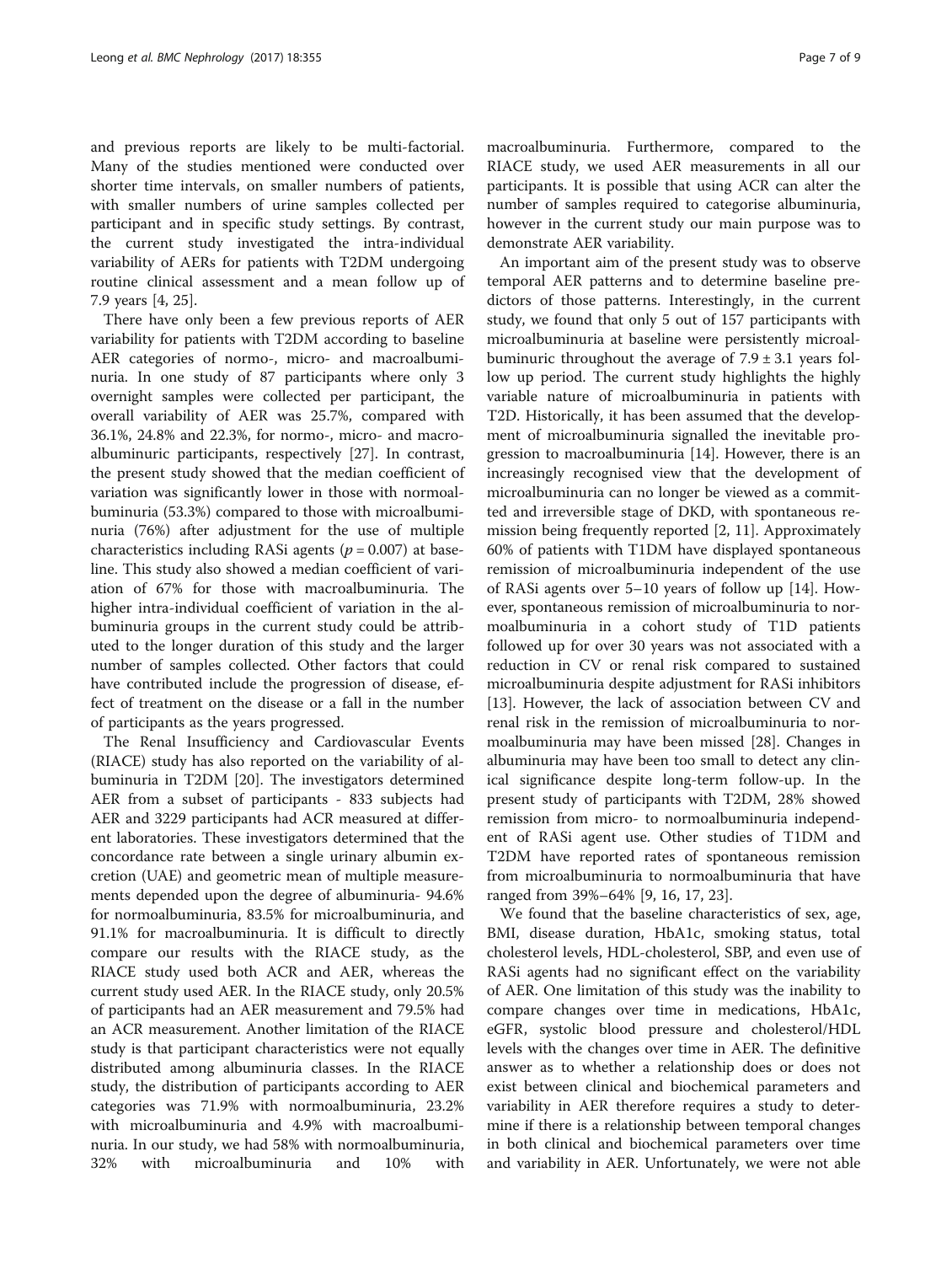to account for factors such as blood pressure, glycaemic control, dietary salt consumption, physical activity and inflammation as information pertaining to the above variables was not collected in a longitudinal fashion for this study. We recognise this as a limitation of the current study. Despite this, several studies have shown that there is no association between the variability of AER and sex [[18, 25\]](#page-9-0), age [\[18](#page-9-0)], BMI [18], total cholesterol [\[18, 19](#page-9-0), [29](#page-9-0)] and SBP [\[18\]](#page-9-0).

In this study, we also examined the theoretical effect of increasing the number of AER measurements per participant on 95 confidence limits for intra-individual coefficient of variation. As seen in Fig. [2,](#page-6-0) seven to ten measurements of AER can mark the beginning of the plateau of the 95% confidence intervals for the normoalbuminuric and microalbuminuric groups, respectively. It can therefore be inferred from the current study that the commonly accepted definition of two out of the first three samples is insufficient to categorize albuminuria at baseline (3). The RIACE study also suggests that although two AER samples can provide a robust classification of albuminuria status (sensitivity of 90.6 and specificity of 94.6), disease progression and the efficacy of reno-protective treatment such as the use of RASi agents cannot be accurately monitored unless albuminuria is measured at frequent intervals over a prolonged period of time [\[20\]](#page-9-0). Similarly, 388 T2DM patients using RASi inhibitors, losartan or irbestartan in the RENAAL and IDNT trials, showed a 30% reduction in albuminuria 3 months after commencement of RASi inhibition and a further decrease of 44.8% in 174 patients after 12 months [[30\]](#page-9-0). The variability of albuminuria within patients suggests that incorporating multiple measurements improves risk algorithms and assessment of treatment effects over time [[30\]](#page-9-0).

In this study, 120 out of 617 (19%) participants were excluded from the study due to the lack of sufficient AER samples collected (minimum of five samples were required to be included in the study). This significant portion of participants excluded is a potential selection bias as patients with less samples collected were potentially those who are poorly compliant with follow up requirements. A limitation to the current study and to studies investigating albuminuria, is that there is no reference laboratory method of measuring urine or serum albumin levels [[31](#page-9-0)]. Albuminuria is calibrated to a serum albumin reference material and is diluted to the concentrations measured in urine [\[31\]](#page-9-0). There is also a lack of development of a standard procedure for dilution and diluent in measuring albuminuria [[31\]](#page-9-0). Furthermore, in the current study, we focused on albumin excretion rate as it has traditionally been accepted as the reference method for determining albuminuria rather than the albumin to creatinine ratio and did not specifically study

albumin to creatinine ratio in the current study. However, it is appreciated that the albumin to creatinine ratio is usually now the preferred method for assessing albuminuria.

It is appreciated that it is often impractical to obtain multiple AER measurements in the clinical setting before deciding on treatment. Furthermore, it is important to appreciate that the relationship between AER and renal/vascular outcomes is continuous [\[5](#page-9-0)]. Attempts to classify AER into categories are performed to provide a simple framework for researchers and clinicians to interpret the results of interventions that alter albuminuria and to stratify the risk that individual patients have for the development and progression of renal and vascular disease. Clinicians should be aware of the wide variability of urinary albumin excretion and find a balance between theoretical suggestions for the number of AER measurements in the context of other risk factors. For instance, increases in AER in participants with hypertension are an indication for intervention whereas shortterm increases in AER in normotensive participants are not necessarily an indication for intervention. During the time that the current study was conducted, many centres were using AER routinely as the way of determining albuminuria. Over the years, ACR has increasingly been used to determine albuminuria. The current study addressed the variability in AER therefore we are not able to comment as to whether the study will change the way we manage our patients as very few centres are now using AER to measure albuminuria.

# Conclusions

The current study highlights an important finding, that there is a high degree of variability of AER in people with diabetes and that this high long-term variability of AER suggests that two out of three AER measurements may not always be adequate for the optimal categorisation and prediction of AER.

# Abbreviations

ACR: Albumin-creatinine ratio; AER: Albumin excretion rate; BMI: Body mass index; CKD: Chronic kidney disease; CV: Cardiovascular; DKD: Diabetic kidney disease; eGFR: Estimated glomerular filtration rate; ESRD: End stage renal disease; GFR: Glomerular filtration rate; HbA1c: Glycated haemoglobin; HDL: High-density lipoprotein; RASi: Renin-angiotensin system inhibitor; RIACE: Renal insufficiency and cardiovascular events study; SBP: Systolic blood pressure; SD: Standard deviation; T1DM: Type 1 diabetes mellitus; T2DM: Type 2 diabetes mellitus

# Acknowledgements

Nil

## Funding

EIE was supported by an NHMRC Early Career Fellowship, a Viertel Clinical Investigatorship, RACP Fellowship, Sir Edward Weary Dunlop Medical Research Foundation research grant, and an unconditional Takeda Pharmaceuticals grant.